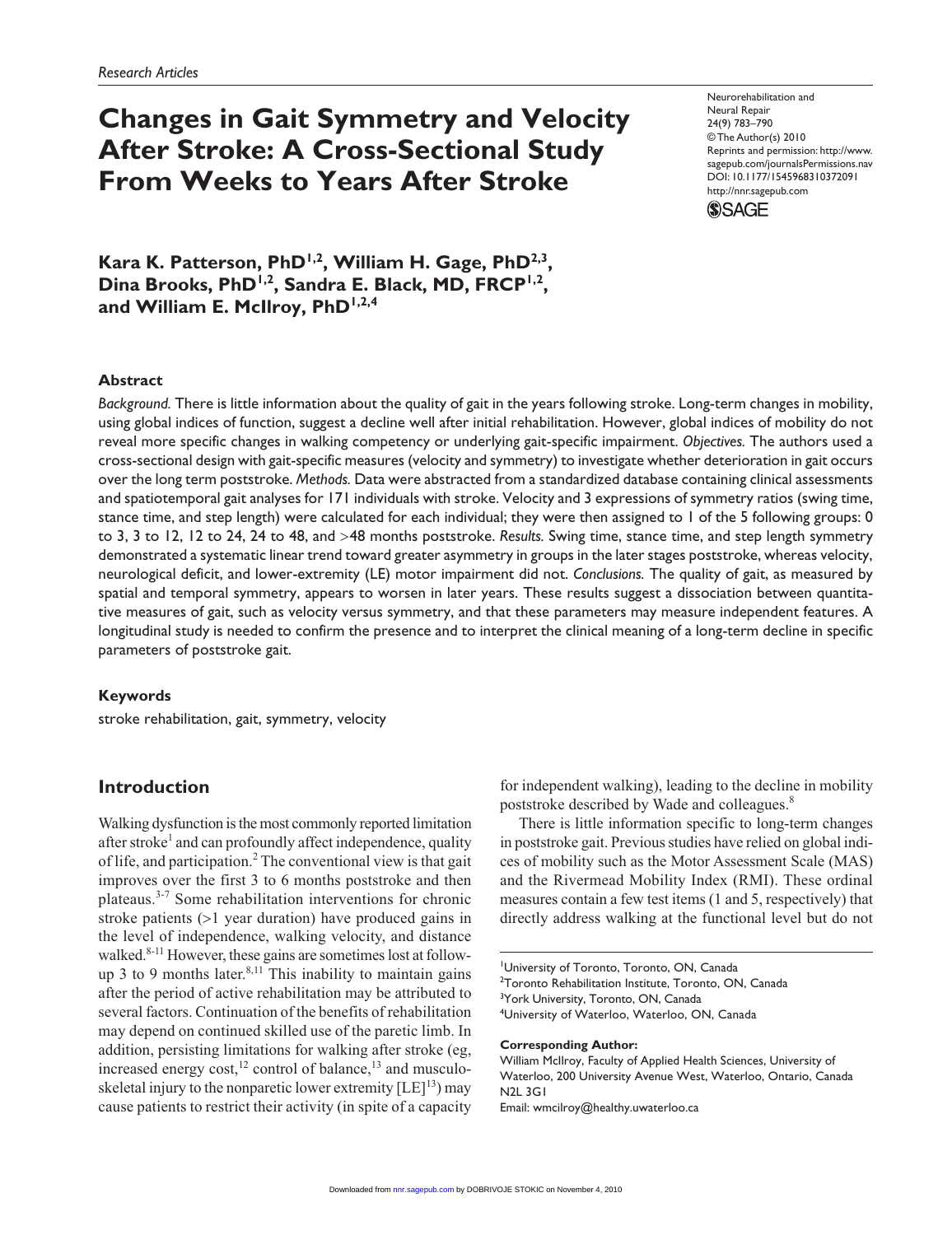reveal more specific poststroke changes in walking competency (eg, capacity for forward progression, symmetry of the gait pattern). Nevertheless, studies using these measures provide some evidence of decline poststroke after rehabilitation. Langhammer and Stanghelle<sup>14</sup> found a decline in MAS scores at 1 year poststroke and a further decline at 4 years poststroke.<sup>14</sup> In contrast, 2 studies using the RMI found no change in mobility status over the first and second years poststroke.<sup>15,16</sup> However, although RMI did not change over time when averaged across the entire group, a subset of individuals did exhibit a decline in mobility (12.2% and 42.6% of the 2 study groups, respectively).15,16

Although mobility measures such as the MAS and RMI are useful to indicate an individual's level of function, they are unlikely to be sensitive to persisting gait-specific challenges associated with stroke. Although improved function is the overall aim of rehabilitation, the interventions are targeted at the level of gait-related impairments, and therefore, these should be measured directly.

Two gait-specific parameters relevant to the stroke population are velocity and symmetry. Velocity is a widely used measure of gait performance and can differentiate levels of disability in the stroke population.<sup>7</sup> In contrast, symmetry provides a measure of the parallels between the 2 lower extremities; specifically, interlimb ratios of step length, swing time, and stance time provide some insight into the underlying control of gait. $17,18$ It is important to include both these measures because there are likely times when the 2 classes of measures are not strongly associated (eg, individuals exhibiting very low walking speed but normal symmetry).<sup>13,19,20</sup> What is important is that measures such as gait velocity and symmetry are responsive to a variety of rehabilitation interventions in the short term,<sup>21-25</sup> but little is known about how these parameters might change in the long term, once rehabilitation is complete. A small study  $(n = 8)$ previously revealed that the poststroke asymmetrical pattern was accentuated over 10 years, whereas no differences in velocity were found.26 Our study used a cross-sectional design to extend these earlier observations and to investigate the potential for significant deterioration in gait in the years after a stroke. The hypothesis was that there would be a progressive, linear decline. This would be evident by a decrease in gait velocity and an increase in gait asymmetry, including step length, swing time, and stance time symmetry ratios.

## **Methods**

Data were abstracted from an ongoing database that includes individuals with stroke recruited at 2 institutions: the Toronto Rehabilitation Institute and the Sunnybrook site of the Heart and Stroke Foundation Centre for Stroke Recovery. All the original studies were approved by the Research Ethics Boards at these institutions. All participants provided written informed consent.

Participants were selected from this database if they had sustained first occurrence of a unilateral stroke (hemorrhagic or ischemic) and had completed an overground, preferred-pace walking task without assistance or a gait aid. Note that this measurement of walking was simply added on to an individual's routine clinical assessment (follow-up) by a neurologist or therapist. Some participants had more than 1 visit recorded in the database. In these cases, a single visit was randomly selected for each individual. We included 171 participants in the analysis.

### *Measurements*

The database included clinical and laboratory gait assessments.

*Clinical assessment.* The clinical assessment consisted of 2 stroke-specific measures: the National Institutes of Health Stroke Scale (NIHSS) and the Chedoke McMaster Stroke Assessment (CMSA). The NIHSS is a measure of strokerelated neurological deficit, and the reliability and validity of this measure have been established.<sup>27</sup> The leg and foot dimensions of the CMSA (each measured with a 7-point scale) were used as a measure of motor impairment. Lower scores indicate greater motor impairment. The CMSA has good intrarater and interrater reliability as well as good concurrent validity with the Fugl-Meyer assessment.<sup>28,29</sup>

*Spatiotemporal gait measures.* Spatiotemporal parameters of gait were measured using a pressure-sensitive mat (GAITRite, CIR Systems, Clifton, NJ). The GAITRite mat is 366 cm in length and 81 cm in width and contains a grid of  $48 \times$ 288 sensors (total of 13 824 sensors) arranged 1.27 cm on the center. The system records footfalls by the location of activated sensors and also the time of activation/deactivation. Data were sampled at 30 Hz and stored in a personal computer that calculated spatial and temporal parameters using application software. Participants walked across a level walkway over the pressure-sensitive mat at their preferred, comfortable speed. The participants began and stopped walking at least 150 cm before and after the mat so as to ensure steady-state gait throughout the test. A total of 3 walking trials were recorded and stored for offline analysis.

## *Data and Statistical Analysis*

*Gait symmetry calculations.* The output from the GAITRite application software was exported as a text file and opened in a spreadsheet using Microsoft Office Excel 2003 for further calculations. All spatiotemporal values were averaged over the 3 walking trials; 3 gait symmetry measures (2 temporal and 1 spatial) were calculated as ratios of the spatiotemporal values from the left and right limbs that were averaged over the 3 walking trials (time was reported in seconds and length was reported in centimeters).

Temporal symmetry includes the following: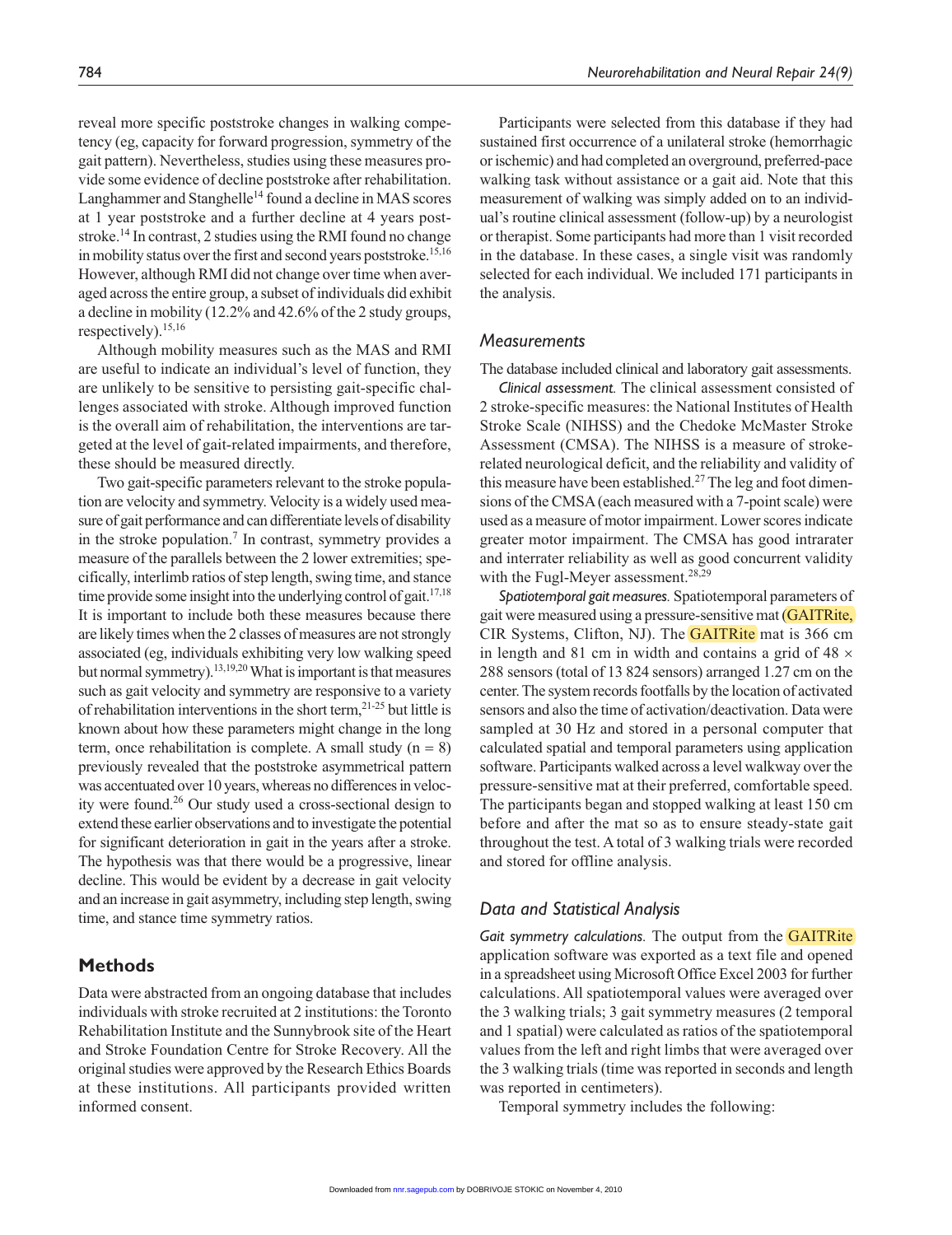| Swing time symmetry = Larger swing time/<br>smaller swing time.    |
|--------------------------------------------------------------------|
| Stance time symmetry = Larger stance time/<br>smaller stance time. |

Spatial symmetry includes the following:

Step length symmetry = Larger step length/ smaller step length.

A sign convention, as previously recommended, was used to indicate the direction of asymmetry.<sup>17</sup> A negative symmetry ratio indicates that the nonparetic value (ie, swing time, stance time, or step length) was larger, and a positive symmetry ratio indicates that the paretic value was larger.

*Time poststroke groups.* To examine group differences in gait characteristics and motor impairment, participants were grouped according to months poststroke at the time of the visit recorded in the database. Participants were assigned to 1 of the 5 following stages poststroke: 0 to 3, 3 to 12, 12 to 24, 24 to 48, and >48 months poststroke.

*Statistical analyses.* All statistical analyses were performed using SAS 9.1 (SAS Institute Inc, Cary, NC). One-way analyses of variance (ANOVAs) were used to compare the 5 poststroke groups on age, gender, and hemiparetic side. Two-way ANO-VAs (poststroke group with 5 levels, direction of asymmetry with 2 levels) were computed on swing, stance, and step length symmetry ratios. Finally, 1-way ANOVAs were computed on velocity, NIHSS, and CMSA leg and foot scores. To test the study hypothesis that gait asymmetry and gait velocity are worse in later stages poststroke, contrast analyses were computed on the 3 symmetry measures and velocity across the 5 groups to look for significant linear trends in the data. This analysis was also carried out for NIHSS and CMSA foot and leg scores to check for recruitment bias (ie, increased likelihood of recruiting individuals with greater impairment at later stages poststroke). Rank transformations were performed prior to analysis on data that were not normally distributed as well as on ordinal data (ie, NIHSS, CMSA). Post hoc analysis (Tukey) was conducted to assess the specifics of group differences revealed by the ANOVA that were not consistent with the prior hypothesized linear trends.

## **Results**

#### *Participants*

The database contained data from 194 individuals. The number of individuals excluded and the reasons for exclusion were as follows: 8 because of a second stroke, 2 because gait analysis was completed with a cane, 6 because the exact date of stroke was missing, 6 because they did not have a confirmed diagnosis of stroke, and 1 because too few steps were recorded by the pressure-sensitive mat. Of the remaining 171 individuals, 39 had more than 1 visit recorded in the database. A single visit was randomly selected for each of these 39 individuals. In total, 171 visits (from 171 unique participants) were used in the analysis. The mean (standard deviation) age of the group was 63.2 (13.3) years, and the mean time poststroke was 23.3 (31.1) months. A total of 60 participants (35%) were women, and 82 (48%) exhibited right hemiparesis. The mean values of gait measures for the entire group were as follows: velocity 73.07 (32.92) cm/s, swing time symmetry 1.24 (0.33), stance time symmetry 1.09 (0.10), and step length symmetry 1.13 (0.25). The mean NIHSS for the entire group was 2.6 (2.3), and mean CMSA leg and foot scores were 5.1 (1.4) and 4.8 (1.5), respectively. The 5 poststroke groups were not significantly different in mean age, proportions of men and women, or proportions of individuals with left and right hemiparesis. A summary of demographic variables, direction of asymmetries, and clinical measures for the entire group and each of the 5 poststroke groups is included in Table 1.

## *Differences in Gait Symmetry*

The mean swing time, stance time, and step length symmetry values for each poststroke group are included in Figure 1. Two-way ANOVAs computed on swing time symmetry and stance time symmetry revealed a significant main effect for stage poststroke (swing: *F* = 3.92, *P* < .01; stance: *F* = 2.83,  $P = .03$ ) but no main effect for direction of asymmetry (swing: *F* = 2.10, *P* = .15; stance: *F* = 0.45, *P* = .50) and no significant interaction (swing:  $F = 0.79$ ,  $P = .53$ ; stance:  $F = 1.54$ ,  $P = .19$ ). A 2-way ANOVA computed on step length symmetry revealed a significant main effect for stage poststroke  $(F = 3.56, P < .01)$  but no main effect for direction of asymmetry  $(F = 0.34, P = .56)$ . In contrast to swing and stance time asymmetry, there was a significant interaction between stage poststroke and direction of step length asymmetry (*F* = 4.33, *P* < .01). Contrast analysis revealed a linear trend in swing time  $(F = 13.71, P < .01)$ , stance time  $(F = 10.34,$  $P < .01$ ), and step length ( $F = 7.27$ ,  $P < .01$ ) symmetry values over the 5 poststroke groups (Figure 1).

## *Differences in Gait Velocity*

The mean gait velocity for each poststroke group is included in Figure 2. Note that the average velocity for the entire group, 73.07 (32.92) cm/s, is considerably lower compared with reported values for healthy adults aged 60 to 69 years (139.5 [20.9] cm/s for men and 129.6 [21.3] cm/s for women).<sup>30</sup> In contrast to symmetry, the 1-way ANOVA revealed no significant main effect of stage poststroke (*F* = 1.36; *P* = .25), and contrast analysis revealed no significant linear trend in gait velocity  $(F = 1.27; P = .36)$ . This difference in the group trends between velocity and symmetry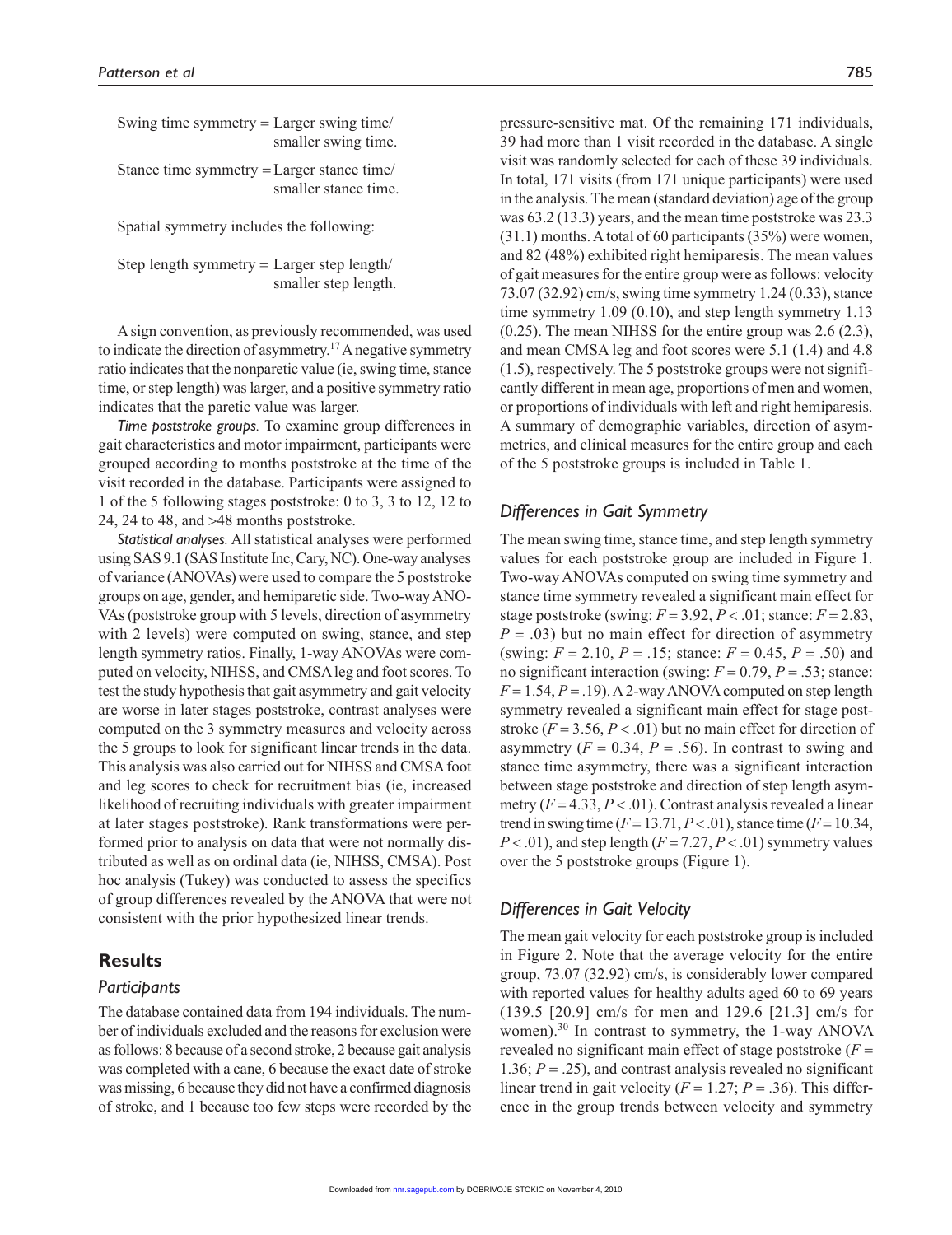|                                                                                                                                                                                                                                                                                                                                            | Whole Group<br>$= 171$<br>$\leq$                                                                                                                            | 0-3 Months<br>$(n = 62)$                                                                                                                                     | 3-12 Months<br>$(n = 27)$                                                                                                             | 2-24 Months<br>$(n = 26)$                                                                                                                | 24-48 Months<br>$(n = 27)$                                                                                                                                          | >48 Months<br>$(n = 29)$                                                                                                            |
|--------------------------------------------------------------------------------------------------------------------------------------------------------------------------------------------------------------------------------------------------------------------------------------------------------------------------------------------|-------------------------------------------------------------------------------------------------------------------------------------------------------------|--------------------------------------------------------------------------------------------------------------------------------------------------------------|---------------------------------------------------------------------------------------------------------------------------------------|------------------------------------------------------------------------------------------------------------------------------------------|---------------------------------------------------------------------------------------------------------------------------------------------------------------------|-------------------------------------------------------------------------------------------------------------------------------------|
| Percentage $\pm$ stance time symmetry ratio<br>Percentage $\pm$ swing time symmetry ratio<br>Percentage $\pm$ step length symmetry ratio<br>Percentage of whole group (N = 171)<br>Percentage with right hemiparesis<br>ime poststroke (months)<br>Percentage of women<br>CMSA foot (1-7)<br>CMSA leg (1-7)<br>NIHSS (0-42)<br>Age (years) | $5.1(1.4)[4.0-6.0]$<br>$2.6(2.3)$ [1.0-4.0]<br>$4.8(1.5)$ [4.0-6.0]<br>3(31.1)<br>2(13.3)<br>36/64<br>65/35<br>49/51<br>$rac{8}{4}$<br>$\overline{3}$<br>23 | $3.5(2.4)[2.00-5.0]$<br>5.0 (1.1) [4.0-6.0]<br>4.8 (1.1) [4.0-6.0]<br>65.2 (13.2)<br>$1.2(0.7)$<br>39<br>27/73<br>71/29<br>56/44<br>$\overline{\mathbf{34}}$ | 6 (2.2) [0-2.0]<br>5.6 (  .5) [5.0-7.0]<br>5.5 (  .8) [3.0-7.0]<br>$63.4(10.6)$<br>$37$<br>7.1 (3.0)<br>52<br>30/70<br>70/30<br>41/59 | 2.6 (2.6) [1.0-4.0]<br>5.3 (1.3) [5.0-6.0]<br>4.9 (1.7) [3.0-6.0]<br>66.4 (11.5)<br>39<br>$17.4(3.1)$<br>$54$<br>58/42<br>46/54<br>42/58 | 2.0 (1.7) [1.0-3.0]<br>4.7 (1.5) [3.0-6.0]<br>4.2 (1.7) [3.0-6.0]<br>51.2(16.1)<br>$\begin{array}{c} 22 \\ 32.5 (7.4) \\ 48 \end{array}$<br>52/48<br>48/52<br>48/52 | 2.0 (1.9) [1.0-3.0]<br>4.7 (1.8) [3.0-6.0]<br>$1.6(1.7)$ [3.0-6.0]<br>82.7 (26.7)<br>5(13.1)<br>31/69<br>76/24<br>48/52<br>45<br>59 |
| Abbreviations: NIHSS, National Institutes of Health Stroke Scale: CMSA, Chedoke McMaster Stroke Assessment                                                                                                                                                                                                                                 |                                                                                                                                                             |                                                                                                                                                              |                                                                                                                                       |                                                                                                                                          |                                                                                                                                                                     |                                                                                                                                     |

Table 1. Study Group Demographics and Clinical Measures<sup>a</sup> **Table 1.** Study Group Demographics and Clinical Measures<sup>a</sup> "Summary of mean (standard deviation) values for demographic variables and clinical measures for the entire study group as well as each of the 5 poststroke groups. The first and third quartile values<br>are included in square Summary of mean (standard deviation) values for demographic variables and clinical measures for the entire yaroup as well as each of the 5 poststroke groups. The first and third quartile values are included in square brackets. Finally, the distribution of the direction of asymmetry for each of the 3 symmetry ratios (−, larger nonparetic value; +, larger paretic value) is indicated (as a percentage of the group) for the whole group and each poststroke group.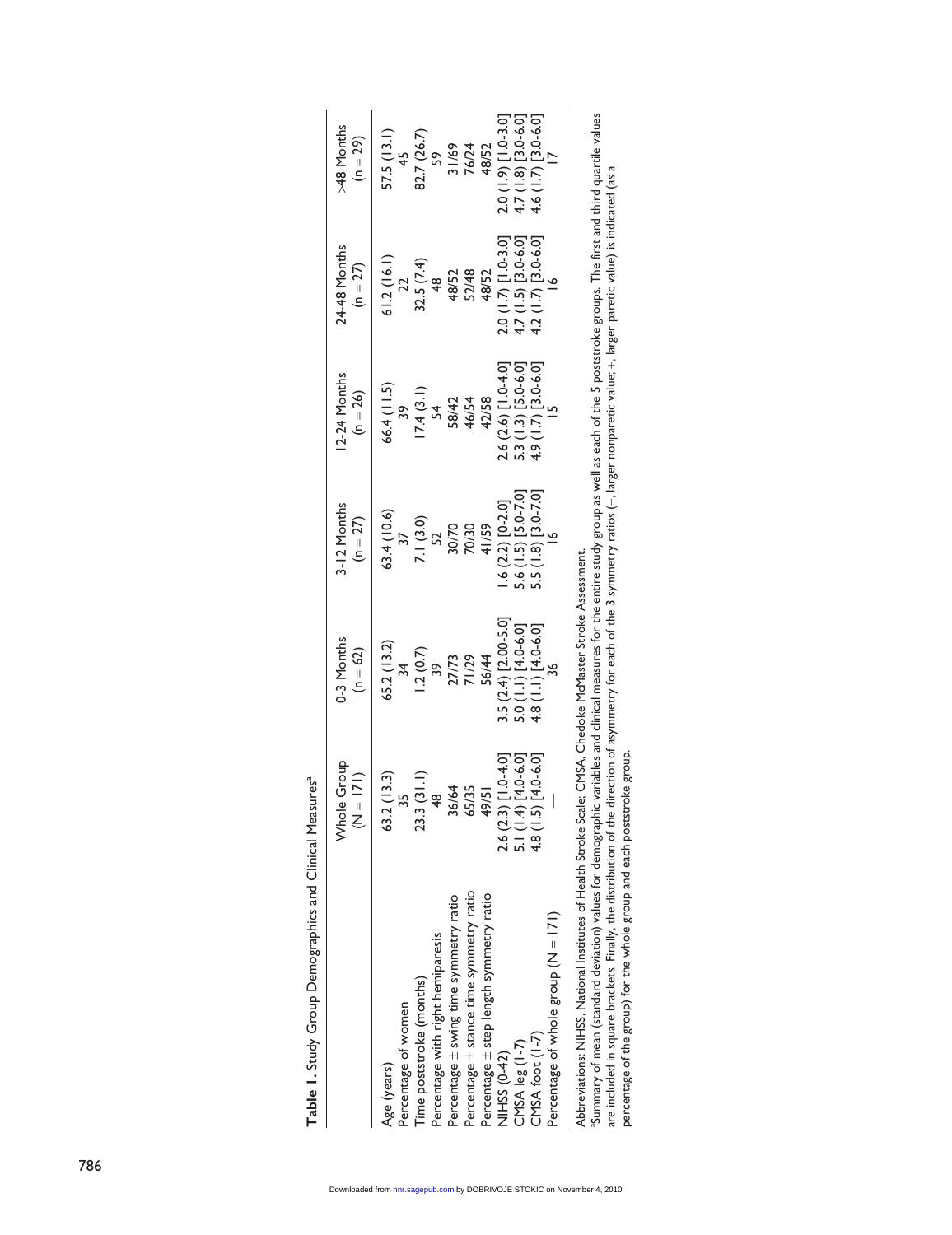

**Figure 1.** Temporal and spatial symmetry: (A) Swing time symmetry (*F* = 13.71; *P* < .01). (B) Stance time symmetry (*F* = 10.34; *P* < .01). (C) Step length symmetry (*F* = 7.27; *P* < .01)a <sup>a</sup>Mean symmetry values for each poststroke group demonstrating a significant linear trend across the groups for temporal asymmetry and spatial asymmetry. Negative values indicate asymmetry in the direction of the nonparetic lower limb (ie, larger nonparetic value), and positive values indicate asymmetry in the direction of the paretic lower limb.

reveals a potentially important dissociation in behavior (ie, no linear trend vs linear trend) across the poststroke groups. Interestingly, this dissociation does not conflict with the more global association between symmetry and velocity because



**Figure 2.** Gait velocity: mean gait velocity values for each time group demonstrating no main effect for stage poststroke (*F* = 1.36; *P* = .25) and no significant linear trend (*F* = 1.27; *P* = .36)

Pearson correlations, using the entire study group  $(N = 171)$ , revealed a significant negative relationship between velocity and all 3 symmetry measures (swing: *r* = −0.54; stance: *r* = −0.48; step: *r* = −0.46; all *P* < .01) as has been reported in previous studies.<sup>13,20,31,32</sup>

## *Differences in Neurological Deficit and Motor Impairment*

The mean NIHSS scores for each poststroke group are included in Figure 3. One-way ANOVA revealed a main effect for stage poststroke  $(F = 4.38; P < .01)$ ; however, no significant linear trend was found with contrast analysis  $(F = 2.48; P = .12)$ . A post hoc Tukey analysis revealed a significant difference in NIHSS scores between the 0- to 3-month and 3- to 12-month poststroke groups. The mean NIHSS score was lower in the 3- to 12-month group (also noted in Figure 3).

The mean CMSA leg and foot scores for each poststroke group are included in Figure 4. There was no significant main effect of stage poststroke  $(F = 2.02; P = .09)$ , and contrast analysis revealed no significant linear trend in CMSA leg scores across the 5 poststroke groups  $(F = 2.58; P = .11)$ . In contrast, 1-way ANOVA computed on CMSA foot scores revealed a significant main effect for stage poststroke  $(F = 2.45; P = .05)$ . However, no significant linear trend was found with contrast analysis  $(F = 3.20; P = .08)$ . A post hoc Tukey analysis revealed a significant difference in CMSA foot scores between the 3- to 12-month and 24- to 48-month poststroke groups. The mean CMSA foot score was lower in the 24- to 48-month group (also noted in Figure 4). As mentioned for velocity above, our results are consistent with the more global association between symmetry and motor impairment, as reported in previous studies.13,31,33,34 Pearson correlations (using the entire study group,  $N = 171$ ) revealed a significant negative relationship between CMSA leg scores and all 3 symmetry measures (swing: *r* = −0.58; stance: *r* = −0.52; step: *r* = 0.41;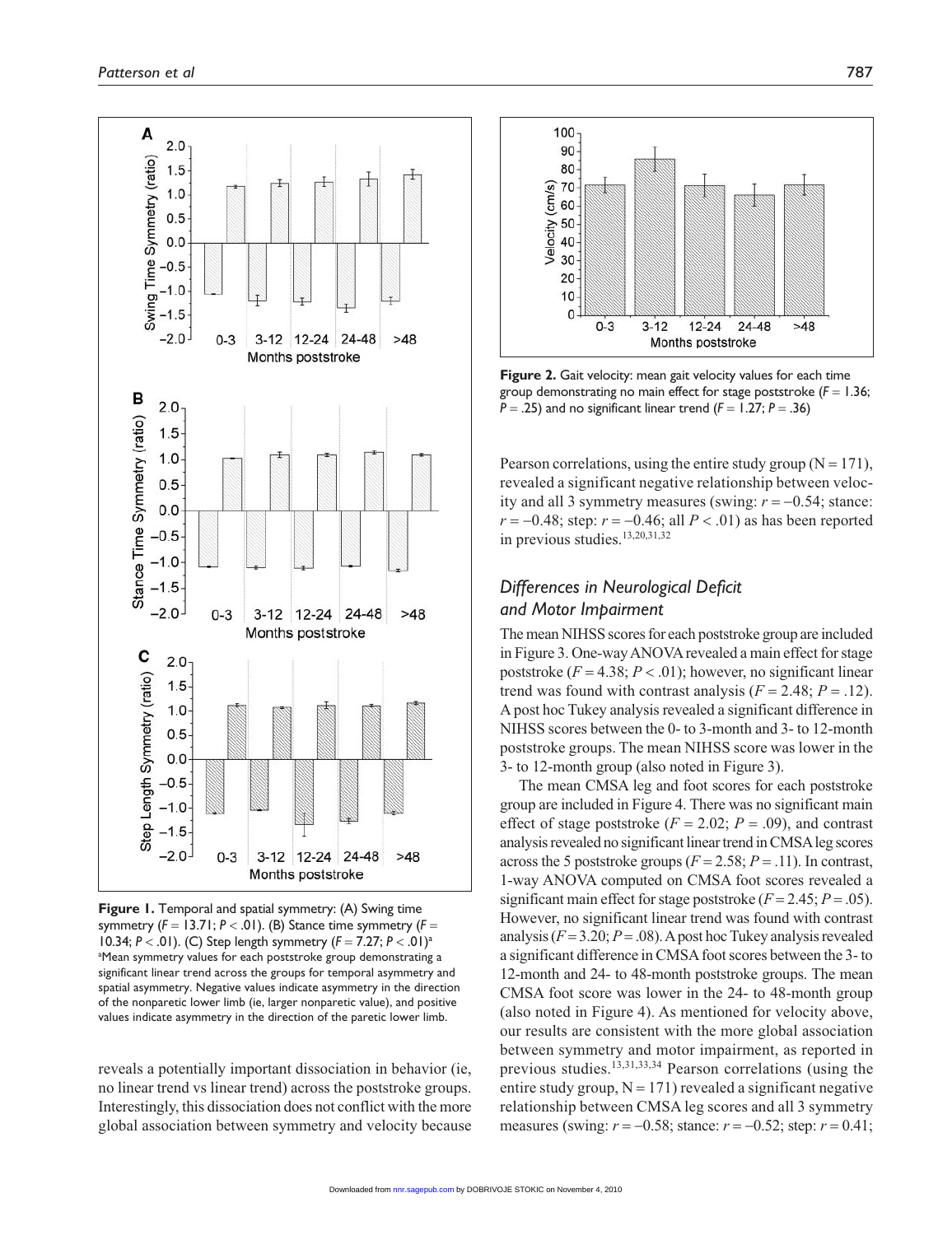A

 $\overline{7}$ 

6

**Figure 3.** Neurological deficit: mean National Institutes of Health Stroke Scale (NIHSS) scores for each time group demonstrating a significant main effect for stage poststroke (*F* = 4.38; *P* < .01) but no significant linear trend  $(F = 2.48; P = .12)$ .

<sup>a</sup>Significant differences between groups are indicated by an asterisk, and error bars represent standard error.

all  $P < .01$ ) as well as between CMSA foot scores and the symmetry measures (swing:  $r = -0.59$ ; stance:  $r = -0.53$ ; step:  $r = -0.41$ ; all  $P < .01$ ).

## **Discussion**

This preliminary, cross-sectional study indicates that swing time, stance time, and step length asymmetries are worse in the later stages poststroke. In contrast, gait velocity, neurological deficit, and motor impairment did not exhibit the same systematic differences across the stages poststroke. The current finding of stable gait velocity and worsening gait asymmetry is consistent with previous work by Turnbull and Wall.<sup>26</sup> However, our results differ from a cross-sectional study of 49 individuals with stroke by von Schroeder and colleagues, which found an increase in velocity over the first 12 months poststroke and a constant pattern of temporal asymmetry (although actual symmetry ratios were not reported).<sup>35</sup> With respect to the von Schroeder et  $al<sup>35</sup>$  work, the current study featured a larger, more gait-impaired study group (ie, slower and more asymmetric). Therefore, the probability of revealing changes in asymmetry would be greater in the present sample.

Previous work has found that the timing of gait phases (eg, stance phase, double support phase) in healthy adults is consistent regardless of gender or age.<sup>36</sup> Therefore, it is unlikely that the trend for increasing asymmetry and thus the decline in gait control, observed in the current study, can be attributed to increasing age alone. In addition, the absence of change in velocity among the same individuals contradicts the view that increases in asymmetry are a product of a more general age-related decline in gait performance. One limitation of the current study is that the database used in the analysis does



not contain information about possible contributing factors to gait decline (eg, amount of daily walking activity, orthopedic conditions, and cardiovascular conditions). This limits our ability to suggest possible mechanisms of the observed trend for increasing asymmetry.

In contrast to temporal symmetry measures, the step length asymmetry ratio exhibited a more complex pattern. Although there was a significant main effect of stage poststroke, there was also a significant interaction between stage poststroke and the direction of asymmetry. This difference across the stages poststroke, comparing temporal versus spatial symmetry, is consistent with the idea that there are important distinctions between spatial and temporal gait symmetry.<sup>17</sup>

As mentioned above, gait velocity did not exhibit a linear trend across the stages poststroke. Velocity is more strongly associated with gait phases of the nonparetic LE compared with the paretic LE.<sup>20</sup> This may reflect adaptive behaviors of



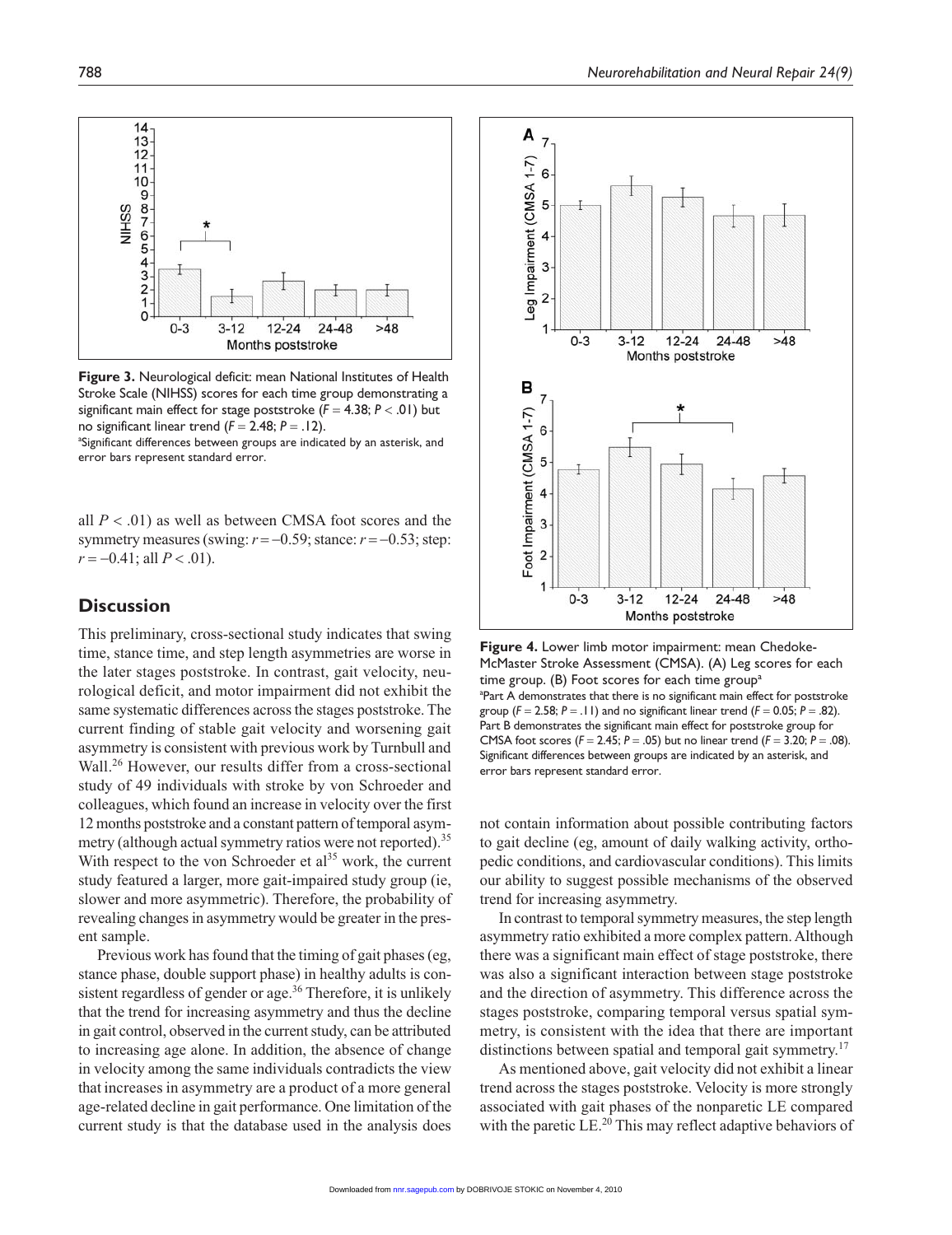the nonparetic LE that compensate for the affected LE.<sup>20</sup> It is possible that once behavioral compensations have been developed and refined in the subacute period, an individual may not deviate from his or her poststroke preferred walking velocity, and thus, velocity remained relatively constant in the present study. Perhaps of more interest is the apparent difference between measures of gait velocity and symmetry when examined across the stages poststroke (ie, linear trend in symmetry measures but not velocity). As noted, this dissociation is independent of the relatively strong association between velocity and symmetry (assessed across all individuals) found in the present and previous work.13,20,31,32 The difference in the behavior of these 2 variables across the stages poststroke indicates that they may measure separate features of poststroke gait.

It could be argued that in such cross-sectional studies, there may have been selection bias: patients with more severe deficits were more likely to be recruited in the later stages poststroke than patients with less severe impairments. The individuals included in the database used in the current study were seen for routine clinical follow-up or were recruited for a variety of studies (none of which were specifically focused on gait interventions). Examples of such studies include aerobic training and bilateral upper-extremity training. Therefore, the current sample likely represents a range in stroke severity and gait function because individuals were seen either for general clinical purposes not specifically related to gait or for studies that did not have strict inclusion/exclusion criteria with respect to gait. We also think that recruitment bias is unlikely to be a significant concern because stroke severity as defined by both neurological deficit (NIHSS) and motor impairment (CMSA) did not exhibit a linear trend of worsening severity across the groups. However, similar to the dissociation between velocity and symmetry, the difference in trends between limb-specific impairment (CMSA) and gait-specific impairment (symmetry) is a potentially important observation.

There is a prevailing clinical belief that gait asymmetry is merely an individual's compensation for LE motor impairment. Indeed, motor impairment is significantly associated with gait asymmetry as demonstrated in both the present and previous studies.13,31,33 However, it has also been shown that individuals with mild motor impairment (eg, CMSA scores of 5-7) may exhibit temporal asymmetry.<sup>13,17</sup> Therefore, motor impairment alone is unlikely to account for all the variation of gait asymmetry observed in the poststroke population. The current results further support this assertion. If gait asymmetry is simply a compensation for LE impairment and the two are tightly linked, then the systematic increase in symmetry values, across the poststroke groups, would not have been expected because the CMSA scores did not show the same trend. The current study reinforces the need for better understanding the link between parameters of walking. These matters remain important to resolve as they greatly affect the focus of therapy and would help guide gait rehabilitation interventions.

## *Implications*

We believe that the asymmetrical gait pattern warrants increased attention both clinically and in research for several reasons. First, gait asymmetry may be associated with many potential negative issues (eg, challenges to balance control, increased energy expenditure, increased risk of musculoskeletal injury to the nonparetic LE, and decreased overall activity levels<sup>13</sup>). Second, current results support the concept that velocity and symmetry measure separate characteristics of gait. Third, the current results indicate that gait asymmetry clearly persists and may progress in the long term poststroke. A prospective, longitudinal study is warranted to further investigate this potential decline in gait. If the current results are supported, then new approaches to poststroke gait will be needed.

## **Authors' Note**

Dr Brooks holds a Canada Research Chair in Rehabilitation (Tier 2). Dr Black holds the Brill Chair in Neurology, University of Toronto. The views expressed do not necessarily reflect those of the funding agencies.

#### **Declaration of Conflicting Interests**

The author(s) declared no potential conflicts of interest with respect to the authorship and/or publication of this article.

### **Funding**

The author(s) disclosed receipt of the following financial support for the research and/or authorship of this article: The authors acknowledge the support of the Toronto Rehabilitation Institute, which receives funding under the Provincial Rehabilitation Research Program from the Ministry of Health and Long-Term Care in Ontario. Equipment and space have been funded with grants from the Canada Foundation for Innovation, Ontario Innovation Trust, and the Ministry of Research and Innovation. Support was also provided by the Heart and Stroke Foundation Centre for Stroke Recovery, Heart and Stroke Foundation of Ontario (72029807), and the Canadian Institutes of Health Research (MOP-62957). K Patterson was also supported with funding from Ontario Graduate Scholarship and Physiotherapy Foundation of Canada.

#### **References**

- 1. Bohannon RW, Andrews AW, Smith MB. Rehabilitation goals of patients with hemiplegia. *Int J Rehabil Res*. 1988;11:181-183.
- 2. Schmid A, Duncan PW, Studenski S, et al. Improvements in speed-based gait classifications are meaningful. *Stroke.* 2007; 38:2096-2100.
- 3. Skilbck CE, Wade DT, Hewer RL, Wood VA. Recovery after stroke. *J Neurol Neurosurg Psychiatry.* 1983;46:5-8.
- 4. Jorgensen HS, Nakayama H, Raaschou HO, Olsen TS. Recovery of walking function in stroke patients: The Copenhagen Stroke Study. *Arch Phys Med Rehabil.* 1995;76:27-32.
- 5. Wade DT, Wood VA, Hewer RL. Recovery after stroke: the first 3 months. *J Neurol Neurosurg Psychiatry.* 1985;48:7-13.